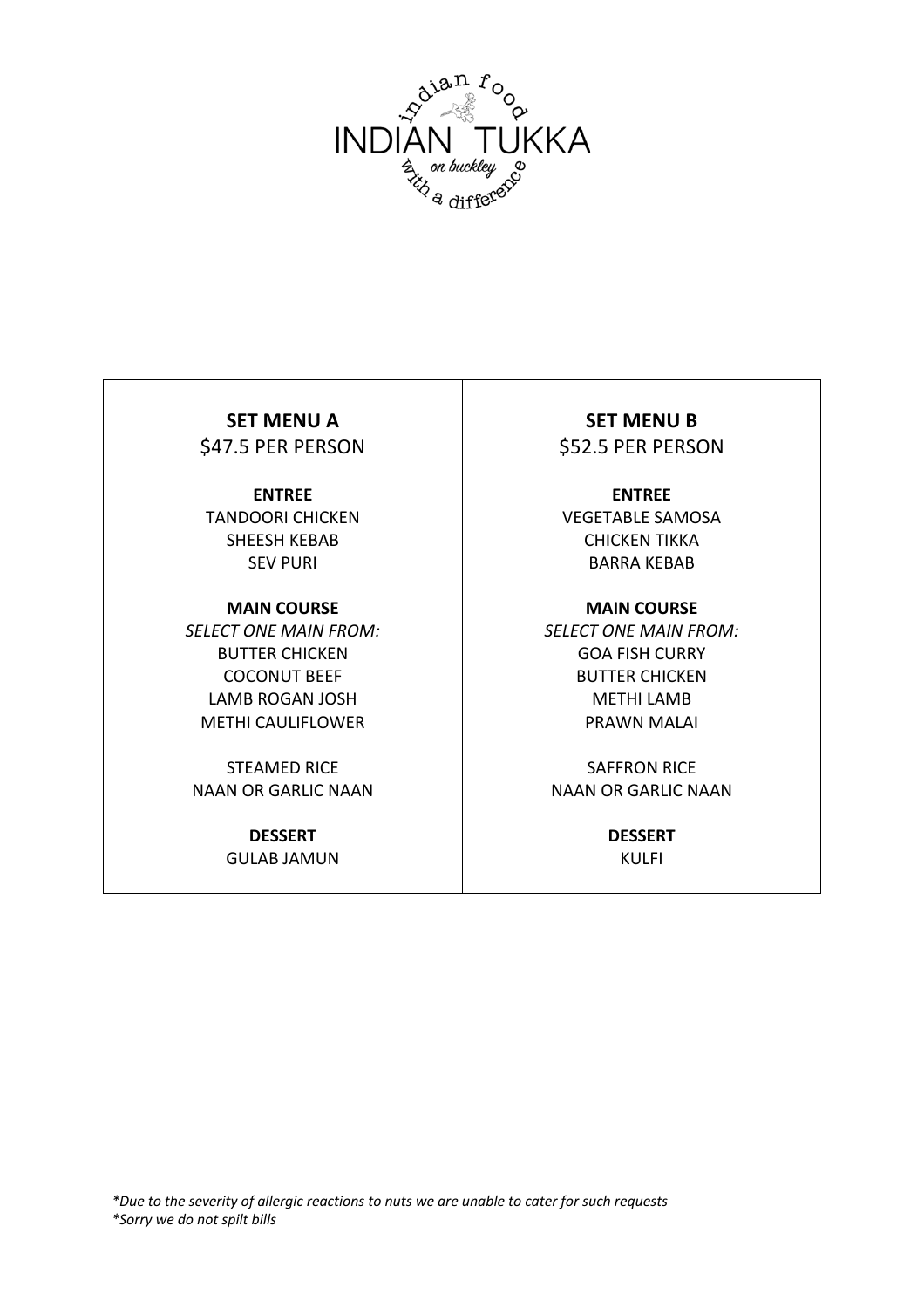

SIDES

| PICKLES OR MANGO CHUTNEY | 4.50 |
|--------------------------|------|
| <b>PAPPADUMS</b>         | 4.50 |
| <b>RAITA</b>             | 4.50 |

# ENTREE

| SEV PURI spiced potato on pastry topped with a yogurt & tamarind dressing    | 9.50 |
|------------------------------------------------------------------------------|------|
| ONION BHAJIA crispy onion fritters served with a sweet & sour tamarind sauce | 9.50 |
| VEGETABLE SAMOSA crispy pastry filled with spiced potatoes                   | 9.50 |

### **FROM THE INDIAN OVEN**

| CHICKEN TIKKA gently spiced chicken fillet kebabs                              | 18.00 |
|--------------------------------------------------------------------------------|-------|
| BARRA KEBABS juicy lamb cutlets in a yoghurt & spice based marinade            | 26.00 |
| TANDOORI CHICKEN spiced barbecued chicken on the bone-served with a mint sauce | 18.00 |
| MIXED GRILL a sizzling combination of barbecued marinated meats                | 26.00 |
| SHEESH KEBABS spiced lamb mince kebabs served with mint sauce                  | 18.00 |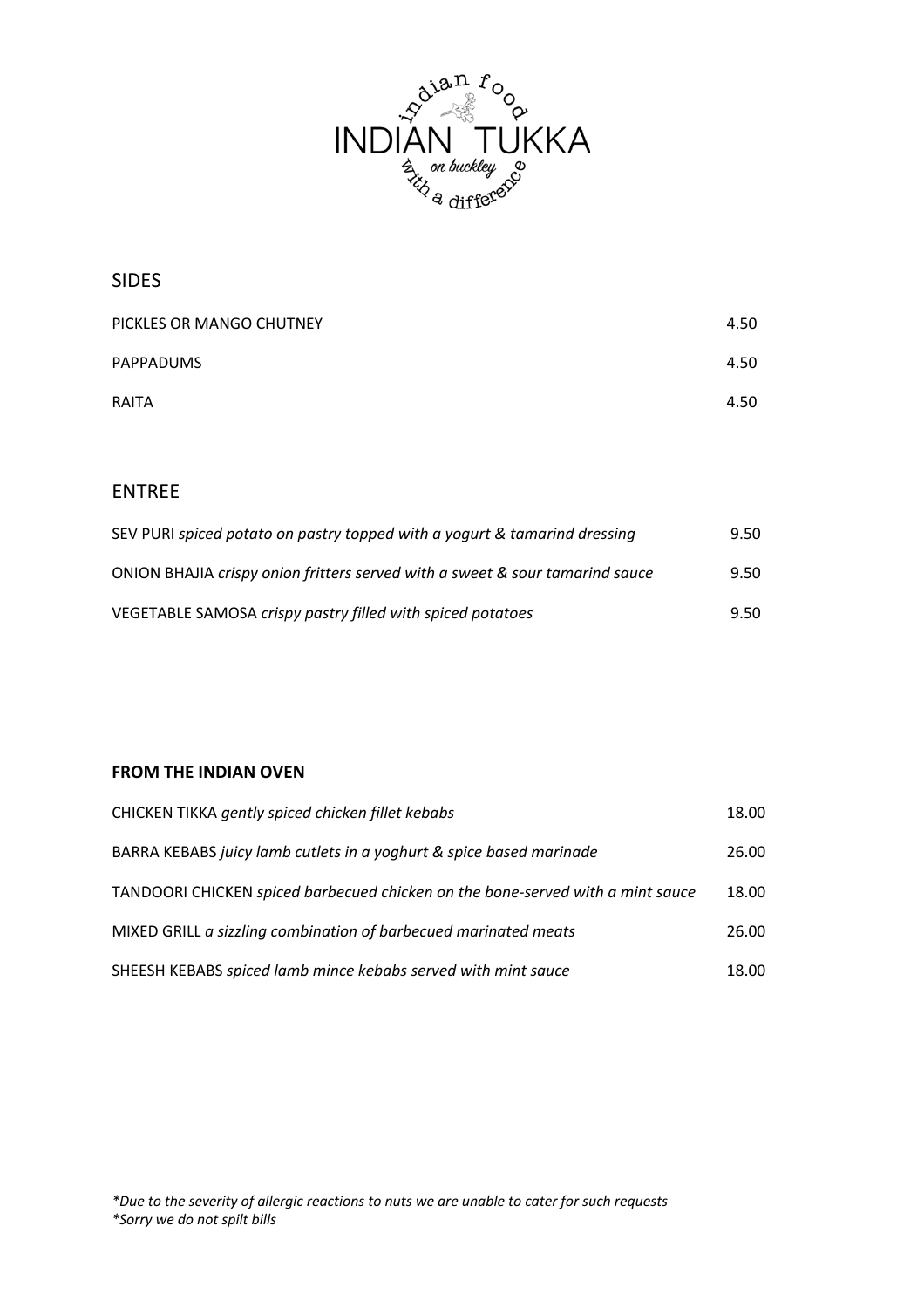

## MAIN COURSES

### **VEGETARIAN**

| METHI GOBI fenugreek flavoured cauliflower in a yogurt sauce                     | 18.50 |
|----------------------------------------------------------------------------------|-------|
| METHI POTATO fenugreek and yoghurt sauce potatoes                                | 18.50 |
| BOMBAY ALOO spiced potatoes, a favourite from the hawker carts                   | 18.50 |
| MUGHLAI KOFTA RASEDAR paneer & potato kofta with nuts & sultanas in a mild curry | 19.50 |
| TARKA DAL lentils cooked with butter & spices                                    | 18.50 |
| SAAG PANEER cottage cheese cooked in a rich pureed spinach                       | 18.00 |
| NAVRATTAN KORMA mixed vegetables in a mild sauce                                 | 18.50 |

#### **LAMB**

| ROGAN JOSH traditional mild lamb curry                                      | 22.50 |
|-----------------------------------------------------------------------------|-------|
| METHI LAMB delicious lamb in a yoghurt based curry flavoured with fenugreek | 22.50 |
| LAMB SHAHI KORMA lamb cooked in a rich creamy gravy with nuts               | 22.50 |
| LAMB SAAG delicately spiced lamb in a thick spinach gravy                   | 22.50 |
| LAMB VINDALOO hot & sour lamb curry                                         | 22.50 |

#### **BEEF**

| COCONUT BEEF beef cooked with potato in a mild coconut sauce | 22.50 |
|--------------------------------------------------------------|-------|
| BEEF VINDALOO hot & sour beef curry                          | 22.50 |
| MADRAS BEEF medium spiced South Indian beef                  | 22.50 |
| METHI BEEF fenugreek flavoured beef in a thick yoghurt sauce | 22.50 |
| BEEF MAKHANI beef in a mild tomato sauce                     | 22.50 |

*\*Due to the severity of allergic reactions to nuts we are unable to cater for such requests \*Sorry we do not spilt bills*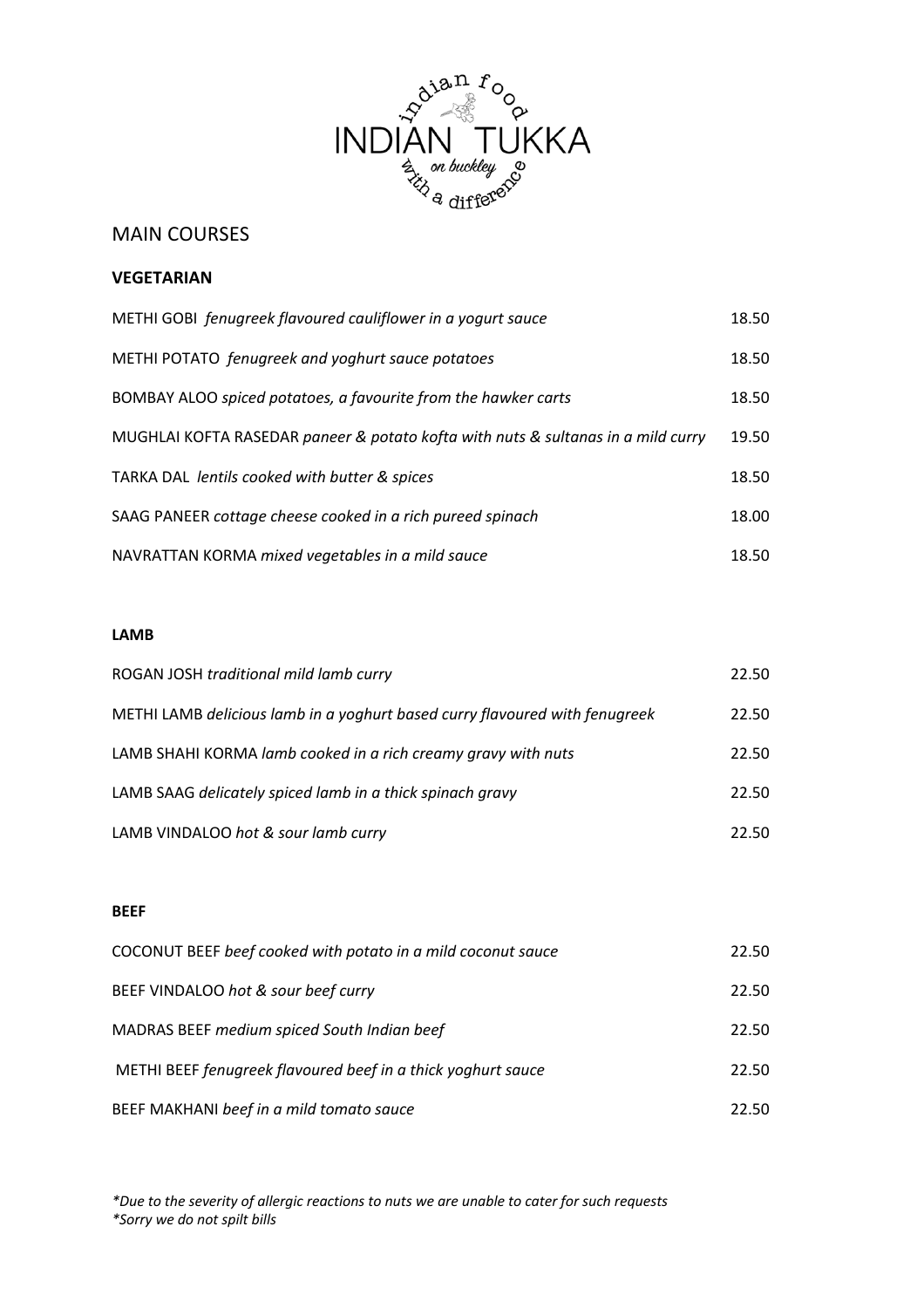

#### **SEAFOOD**

| COCONUT PRAWN CURRY prawns in coconut milk with chilli & curry leaves                | 26.50 |
|--------------------------------------------------------------------------------------|-------|
| PRAWN VINDALOO prawns in a tangy hot curry                                           | 26.50 |
| PRAWN MALAI prawns cooked in a mild coconut cream & nut sauce                        | 26.50 |
| GOA FISH CURRY from the west cost of India - the traditional fish curry with coconut | 26.50 |
| MALABARI FISH traditional South Indian spiced fish with onions & tomatoes            | 26.50 |
| FISH MALAI fish cooked in a mild coconut cream & nut sauce                           | 26.50 |
| FISH VINDALOO fish in a tangy hot curry                                              | 24.50 |

### **CHICKEN**

| BUTTER CHICKEN char-grilled chicken in a tomato & butter sauce                   | 22.50 |
|----------------------------------------------------------------------------------|-------|
| MALABARI CHICKEN hot & spicy chicken flavored with mustard seeds & curry leaves  | 22.50 |
| MANGO CHICKEN mild tangy mango flavored chicken curry                            | 22.50 |
| CHICKEN JALFRIEZE barbecued chicken stir-fried with onions, tomatoes & capsicums | 22.50 |
| <b>CHICKEN VINDALOO hot &amp; sour</b>                                           | 22.50 |

#### **RICE**

| STEAMED RICE basmati steamed white rice | 4.50 |
|-----------------------------------------|------|
| <b>COCONUT RICE</b>                     | 5.50 |
| <b>SAFFRON RICE</b>                     | 5.50 |